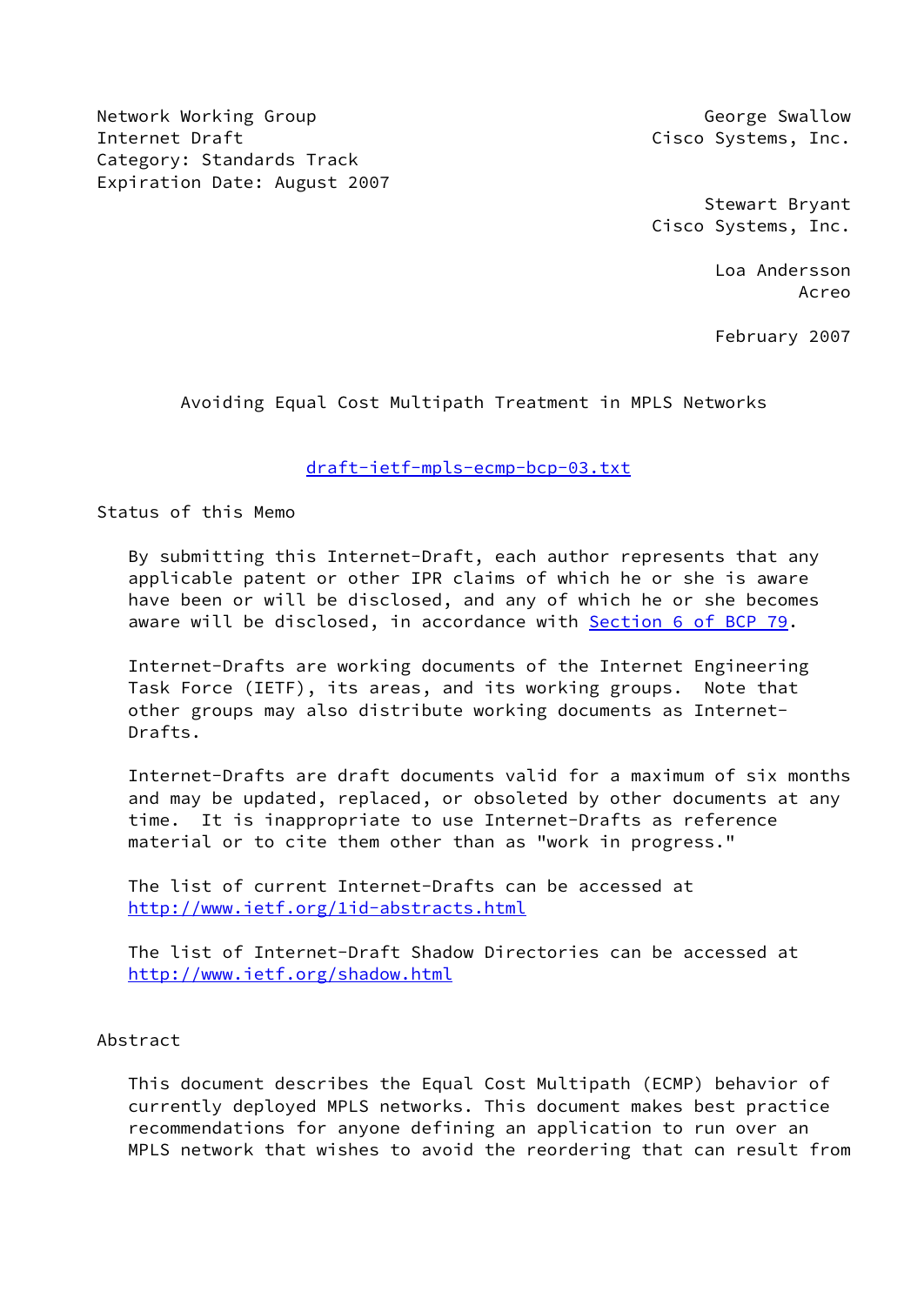| Internet Draft | draft-ietf-mpls-ecmp-bcp-03.txt |  | February 2007 |  |
|----------------|---------------------------------|--|---------------|--|
|                |                                 |  |               |  |

 transmission of different packets from the same flow over multiple different equal cost paths.

# Contents

| $1$ and $1$     |                                                |  |
|-----------------|------------------------------------------------|--|
| 1.1             |                                                |  |
| $\overline{2}$  |                                                |  |
| $\overline{3}$  | Recommendations for Avoiding ECMP Treatment  5 |  |
| $\overline{4}$  |                                                |  |
| $5 -$           |                                                |  |
| 5.1             |                                                |  |
| 5.2             |                                                |  |
| $6\overline{6}$ |                                                |  |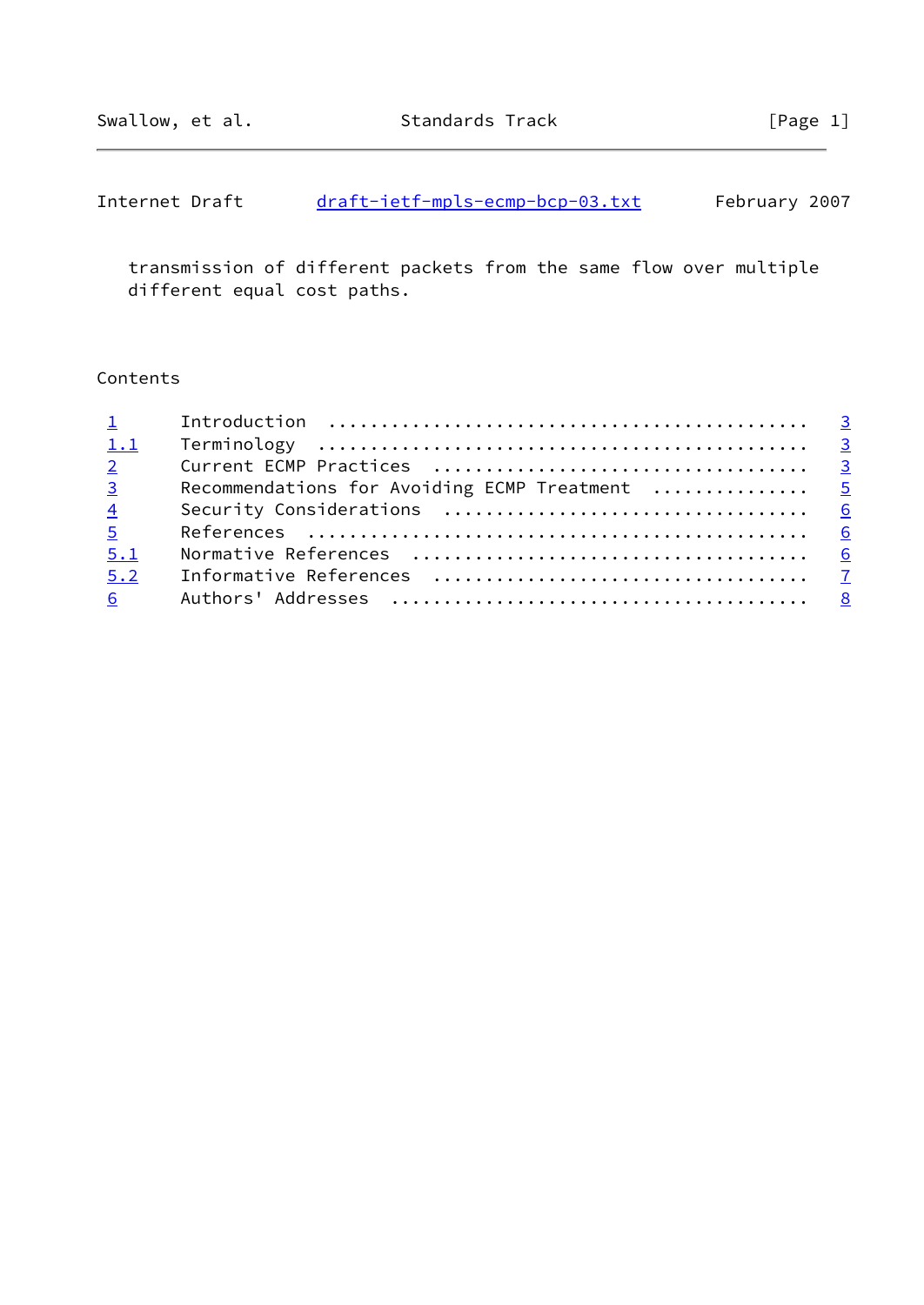Swallow, et al. Standards Track [Page 2]

<span id="page-2-1"></span>Internet Draft [draft-ietf-mpls-ecmp-bcp-03.txt](https://datatracker.ietf.org/doc/pdf/draft-ietf-mpls-ecmp-bcp-03.txt) February 2007

#### <span id="page-2-0"></span>[1](#page-2-0). Introduction

 This document describes the Equal Cost Multipath (ECMP) behavior of currently deployed MPLS networks. We discuss cases where multiple packets from the same top-level LSP might be transmitted over differ ent equal cost paths, resulting in possible mis-ordering of packets which are part of the same top-level LSP. This document also makes best practice recommendations for anyone defining an application to run over an MPLS network that wishes to avoid the resulting potential for mis-ordered packets. While disabling ECMP behavior is an option open to most operators, few (if any) have chosen to do so, and the application designer does not have control over the behavior of the networks that the application may run over. Thus ECMP behavior is a reality that must be reckoned with.

## <span id="page-2-2"></span>[1.1](#page-2-2). Terminology

| <b>ECMP</b> | Equal Cost Multipath                                                                                                                       |
|-------------|--------------------------------------------------------------------------------------------------------------------------------------------|
| <b>FEC</b>  | Forwarding Equivalence Class                                                                                                               |
| IP ECMP     | A forwarding behavior in which the selection of the<br>next-hop between equal cost routes is based on the<br>header(s) of an IP packet     |
| Label ECMP  | A forwarding behavior in which the selection of the<br>next-hop between equal cost routes is based on the<br>label stack of an MPLS packet |
| <b>LSP</b>  | Label Switched Path                                                                                                                        |
| <b>LSR</b>  | Label Switching Router                                                                                                                     |

<span id="page-2-3"></span>[2](#page-2-3). Current ECMP Practices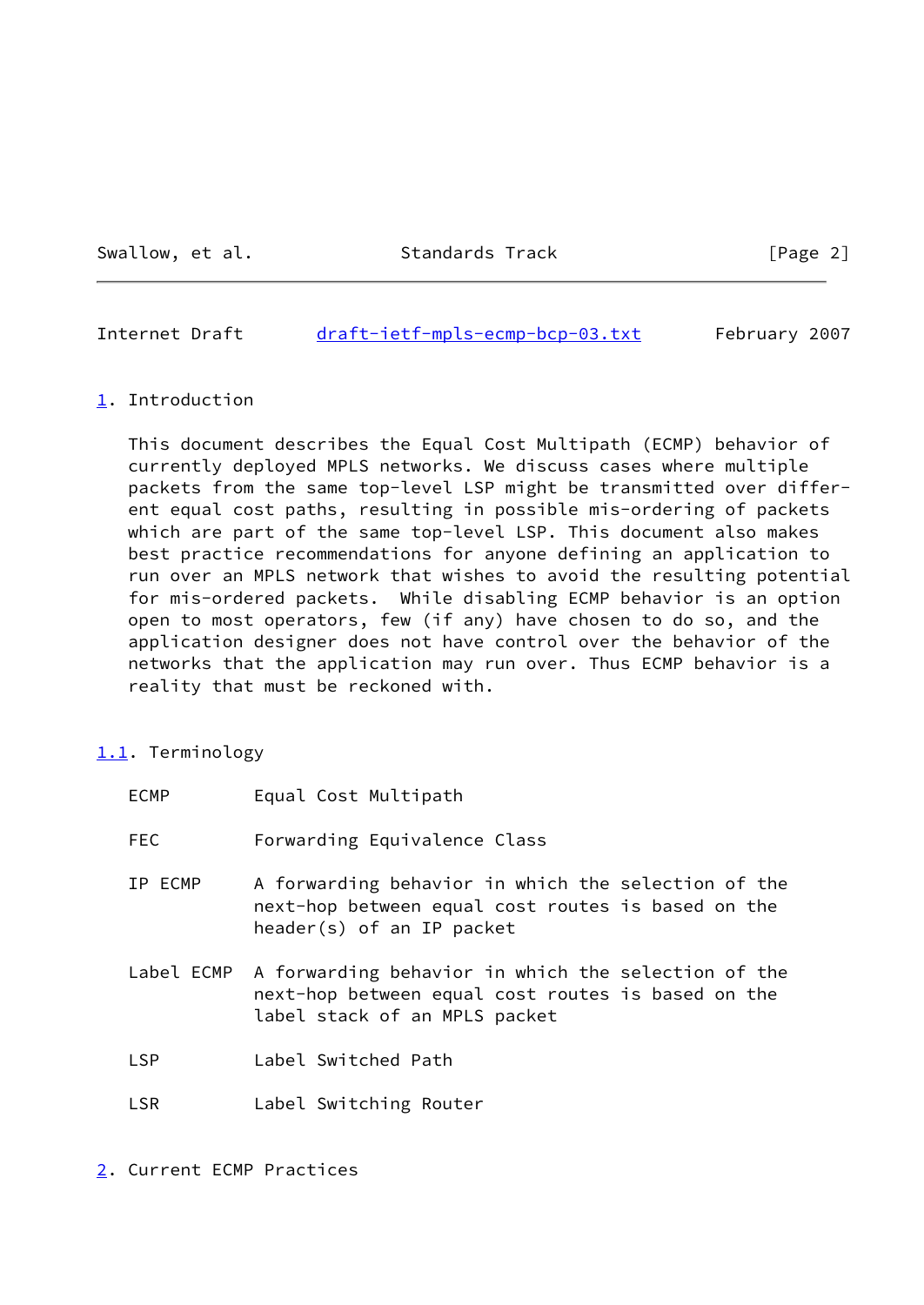The MPLS label stack and Forwarding Equivalence Classes are defined in [[RFC3031\]](https://datatracker.ietf.org/doc/pdf/rfc3031). The MPLS label stack does not carry a Protocol Identi fier. Instead the payload of an MPLS packet is identified by the Forwarding Equivalence Class (FEC) of the bottom most label. Thus it is not possible to know the payload type if one does not know the label binding for the bottom most label. Since an LSR which is pro cessing a label stack need only know the binding for the label(s) it must process, it is very often the case that LSRs along an LSP are unable to determine the payload type of the carried contents.

As a means of potentially reducing delay and congestion, IP networks

| Swallow, et al.<br>Standards Track | [Page 3] |
|------------------------------------|----------|
|------------------------------------|----------|

Internet Draft [draft-ietf-mpls-ecmp-bcp-03.txt](https://datatracker.ietf.org/doc/pdf/draft-ietf-mpls-ecmp-bcp-03.txt) February 2007

 have taken advantage of multiple paths through a network by splitting traffic flows across those paths. The general name for this practice is Equal Cost Multipath or ECMP. In general this is done by hashing on various fields on the IP or contained headers. In practice, within a network core, the hashing is based mainly or exclusively on the IP source and destination addresses. The reason for splitting aggregated flows in this manner is to minimize the re-ordering of packets belonging to individual flows contained within the aggregated flow. Within this document we use the term IP ECMP for this type of forwarding algorithm.

 For packets that contain both a label stack and an encapsulated IPv4 (or IPv6) packet, current implementations in some cases may hash on any combination of labels and IPv4 (or IPv6) source and destination labels.

 In the early days of MPLS, the payload was almost exclusively IP. Even today the overwhelming majority of carried traffic remains IP. Providers of MPLS equipment sought to continue this IP ECMP behavior. As shown above, it is not possible to know whether the payload of an MPLS packet is IP at every place where IP ECMP needs to be performed. Thus vendors have taken the liberty of guessing what the payload is. By inspecting the first nibble beyond the label stack, existing equipment infers that a packet is not IPv4 or IPv6 if the value of the nibble (where the IP version number would be found) is not 0x4 or 0x6 respectively. Most deployed LSRs will treat a packet whose first nibble is equal to 0x4 as if the payload were IPv4 for purposes of IP ECMP.

A consequence of this is that any application which defines a FEC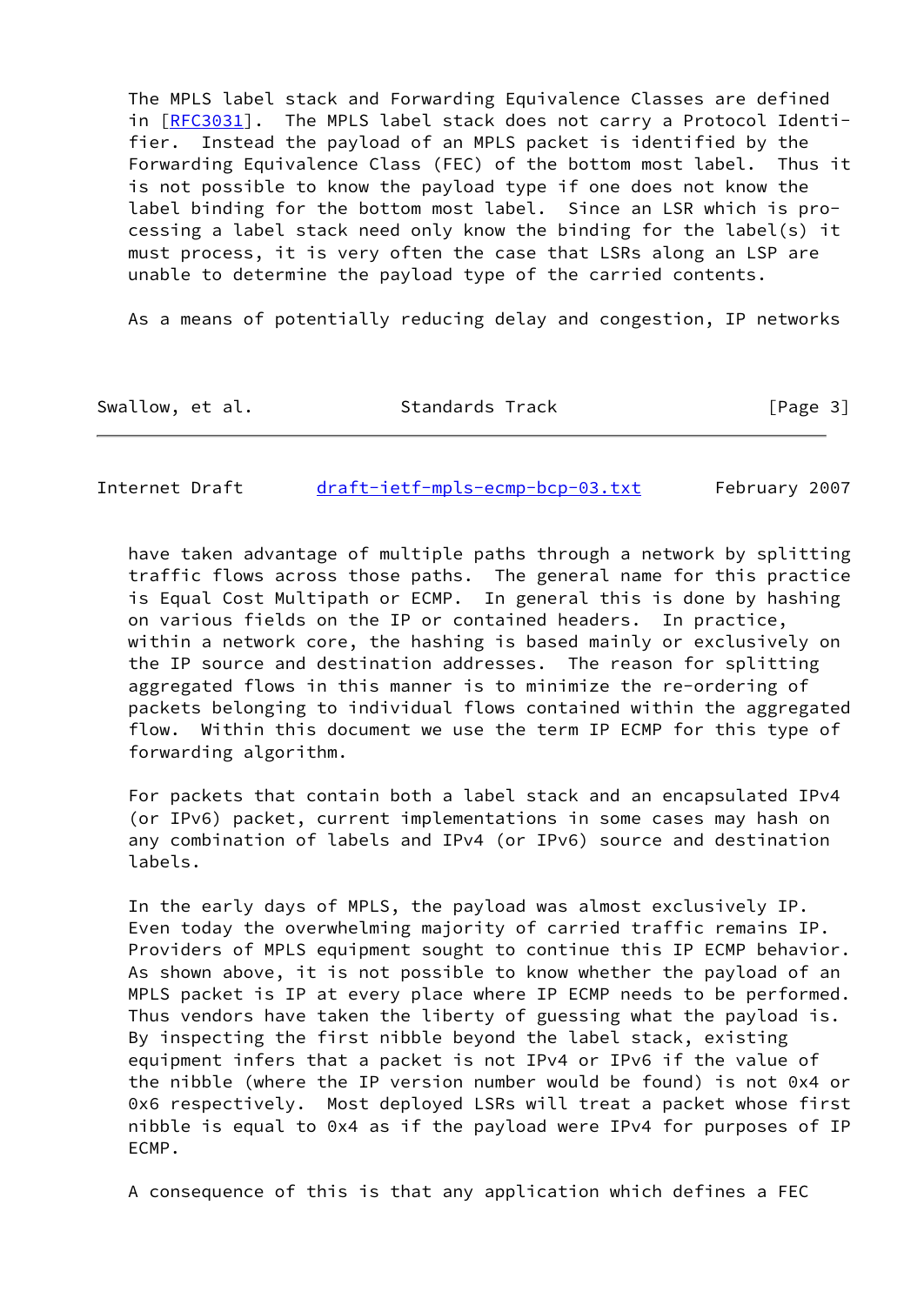which does not take measures to prevent the values 0x4 and 0x6 from occurring in the first nibble of the payload may be subject to IP ECMP and thus having their flows take multiple paths and arriving with considerable jitter and possibly out of order. While none of this is in violation of the basic service offering of IP, it is detrimental to the performance of various classes of applications. It also complicates the measurement, monitoring and tracing of those flows.

 New MPLS payload types are emerging such as those specified by the IETF PWE3 and AVT working groups. These payloads are not IP and, if specified without constraint might be mistaken for IP.

 It must also be noted that LSRs which correctly identify a payload as not being IP, most often will load-share traffic across multiple equal-cost paths based on the label stack. Any reserved label, no matter where it is located in the stack, may be included in the com putation for load balancing. Modification of the label stack between

Swallow, et al. Standards Track [Page 4]

<span id="page-4-0"></span>Internet Draft [draft-ietf-mpls-ecmp-bcp-03.txt](https://datatracker.ietf.org/doc/pdf/draft-ietf-mpls-ecmp-bcp-03.txt) February 2007

 packets of a single flow could result in re-ordering that flow. That is, were an explicit null or a router-alert label to be added to a packet, that packet could take a different path through the network.

 Note that for some applications, being mistaken for IPv4 may not be detrimental. The trivial case where the payload behind the top label is a packet belonging to an MPLS IPv4 VPN. Here the real payload is IP and most (if not all) deployed equipment will locate the end of the label stack and correctly perform IP ECMP.

 A less obvious case is when the packets of a given flow happen to have constant values in the fields upon which IP ECMP would be per formed. For example if an ethernet frame immediately follows the label and the LSR does not do ECMP on IPv6, then either the first nibble will be 0x4 or it will be something else. If the nibble is not 0x4 then no IP ECMP is performed, but Label ECMP may be per formed. If it is 0x4, then the constant values of the MAC addresses overlay the fields that would have been occupied by the source and destination addresses of an IP header. As a result the ECMP algo rithm would be feed a constant value and thus would always return the same result.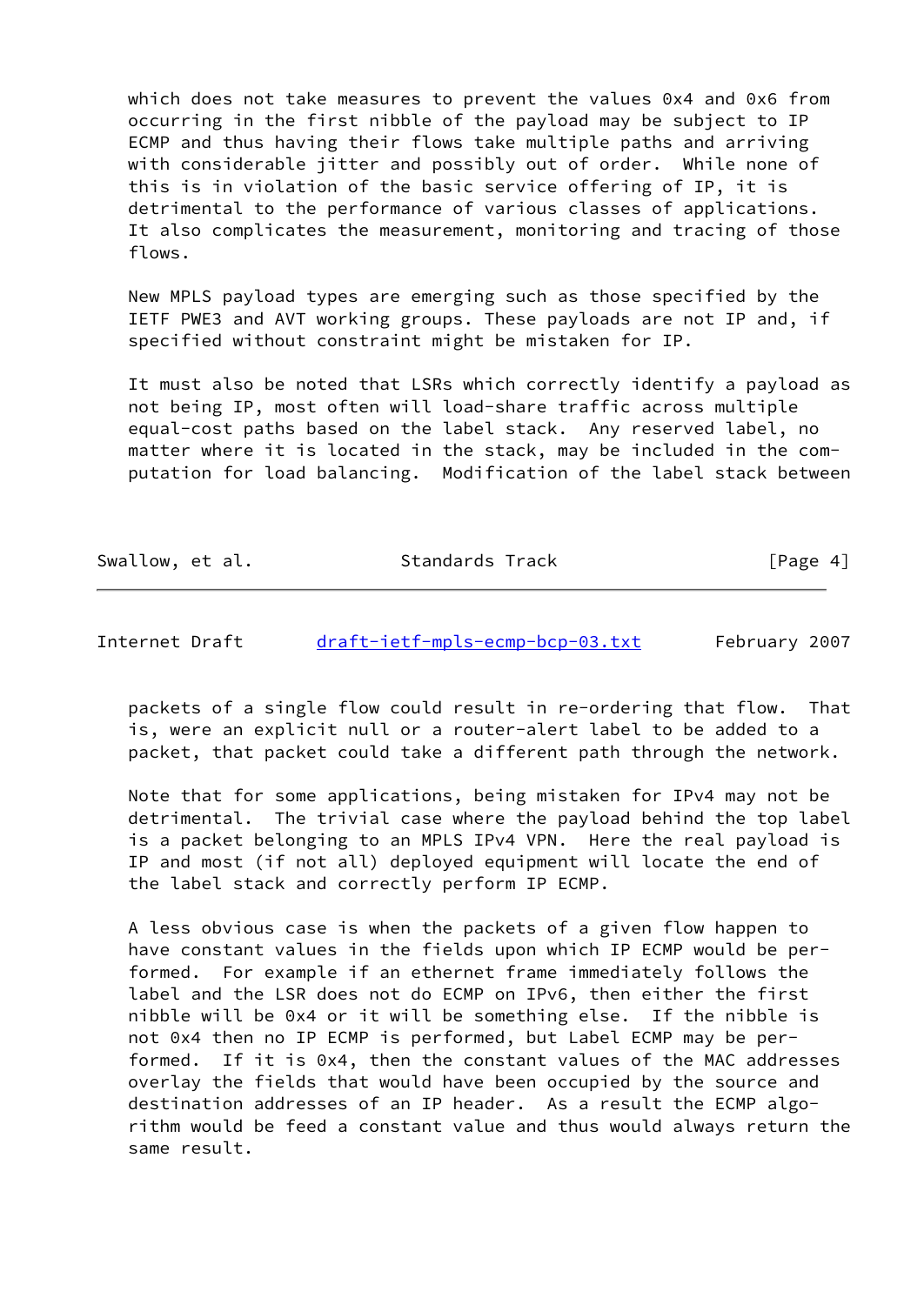### <span id="page-5-0"></span>[3](#page-5-0). Recommendations for Avoiding ECMP Treatment

 We will use the term "Application Label" to refer to a label that has been allocated with a FEC Type that is defined (or simply used) by an application. Such labels necessarily appear at the bottom of the label stack, that is, below labels associated with transporting the packet across an MPLS network. The FEC Type of the Application label defines the payload that follows. Anyone defining an application to be transported over MPLS is free to define new FEC Types and the for mat of the payload which will be carried.

0 1 2 3 0 1 2 3 4 5 6 7 8 9 0 1 2 3 4 5 6 7 8 9 0 1 2 3 4 5 6 7 8 9 0 1 +-+-+-+-+-+-+-+-+-+-+-+-+-+-+-+-+-+-+-+-+-+-+-+-+-+-+-+-+-+-+-+-+  $\begin{array}{c|c|c|c|c|c} \text{Label} & & & \text{Exp & 0} & & \text{TTL} & & \end{array}$  +-+-+-+-+-+-+-+-+-+-+-+-+-+-+-+-+-+-+-+-+-+-+-+-+-+-+-+-+-+-+-+-+ . The contract of the contract of the contract of the contract of the contract of the contract of the contract of the contract of the contract of the contract of the contract of the contract of the contract of the contrac . The contract of the contract of the contract of the contract of the contract of the contract of the contract of the contract of the contract of the contract of the contract of the contract of the contract of the contrac +-+-+-+-+-+-+-+-+-+-+-+-+-+-+-+-+-+-+-+-+-+-+-+-+-+-+-+-+-+-+-+-+  $\begin{array}{c|c|c|c|c|c} \hline \text{Label} & & & \text{Exp & 0} & & \text{TTL} & \text{I} \end{array}$  +-+-+-+-+-+-+-+-+-+-+-+-+-+-+-+-+-+-+-+-+-+-+-+-+-+-+-+-+-+-+-+-+ Application Label  $|$  Exp |1| TTL | +-+-+-+-+-+-+-+-+-+-+-+-+-+-+-+-+-+-+-+-+-+-+-+-+-+-+-+-+-+-+-+-+ |1st Nbl| | +-+-+-+-+-+-+-+-+-+-+-+-+-+-+-+-+-+-+-+-+-+-+-+-+-+-+-+-+-+-+-+-+

Swallow, et al. Standards Track [Page 5]

<span id="page-5-2"></span>Internet Draft [draft-ietf-mpls-ecmp-bcp-03.txt](https://datatracker.ietf.org/doc/pdf/draft-ietf-mpls-ecmp-bcp-03.txt) February 2007

 In order to avoid IP ECMP treatment it is necessary that an applica tion take precautions to not be mistaken as IP by deployed equipment that snoops on the presumed location of the IP Version field. Thus, at a minimum, the chosen format must disallow the values 0x4 and 0x6 in the first nibble of their payload.

 It is strongly recommended, however, that applications restrict the first nibble values to 0x0 and 0x1. This will ensure that that their traffic flows will not be affected if some future routing equipment does similar snooping on some future version of IP.

For an example of how ECMP is avoided in Pseudowires, see [[RFC4385](https://datatracker.ietf.org/doc/pdf/rfc4385)].

<span id="page-5-1"></span>[4](#page-5-1). Security Considerations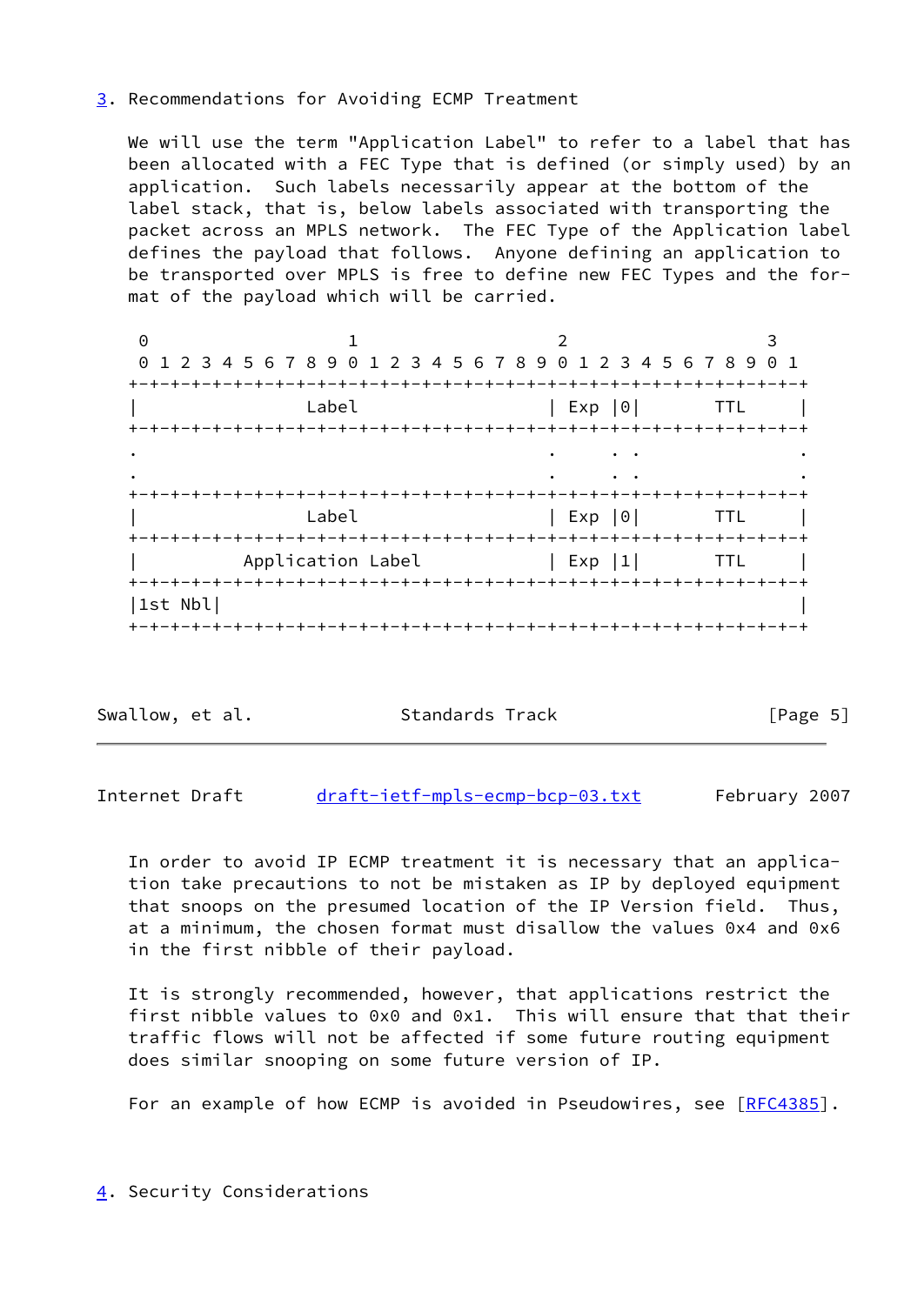This memo discusses the conditions under which MPLS traffic associ ated with a single top-level LSP either does or does not have the possibility of being split between multiple paths, implying the pos sibility of mis-ordering between packets belonging to the same top level LSP. From a security point of view, the worse that could result from a security breach of the mechanisms described here would be mis ordering of packets, and possible corresponding loss of throughput (for example, TCP connections may in some cases reduce the window size in response to mis-ordered packets). However, in order to create even this limited result, a hacker would need to either change the configuration or implementation of a router, or change the bits on the wire as transmitted in a packet.

 Other security issues in the deployment of MPLS are outside of the scope of this document, but are discussed in other MPLS specifica tions such as RFCs 3031, 3036, 3107, 3209, 3478, 3479, 4206, 4220, 4221, 4378, AND 4379.

#### <span id="page-6-0"></span>[5](#page-6-0). References

<span id="page-6-1"></span>[5.1](#page-6-1). Normative References

 [RFC3031] Rosen, E. et al., "Multiprotocol Label Switching Architecture", [RFC 3031](https://datatracker.ietf.org/doc/pdf/rfc3031), January 2001.

Swallow, et al. Standards Track [Page 6]

<span id="page-6-3"></span>Internet Draft [draft-ietf-mpls-ecmp-bcp-03.txt](https://datatracker.ietf.org/doc/pdf/draft-ietf-mpls-ecmp-bcp-03.txt) February 2007

<span id="page-6-2"></span>[5.2](#page-6-2). Informative References

- [RFC3036] Andersson, L., et. al., "LDP Specification", [RFC 3036](https://datatracker.ietf.org/doc/pdf/rfc3036), January 2001.
- [RFC3107] Rekhter, Y. and E. Rosen, "Carrying Label Information in BGP-4", [RFC 3107,](https://datatracker.ietf.org/doc/pdf/rfc3107) May 2001.
- [RFC3209] Awduche, D., et. al., "RSVP-TE: Extensions to RSVP for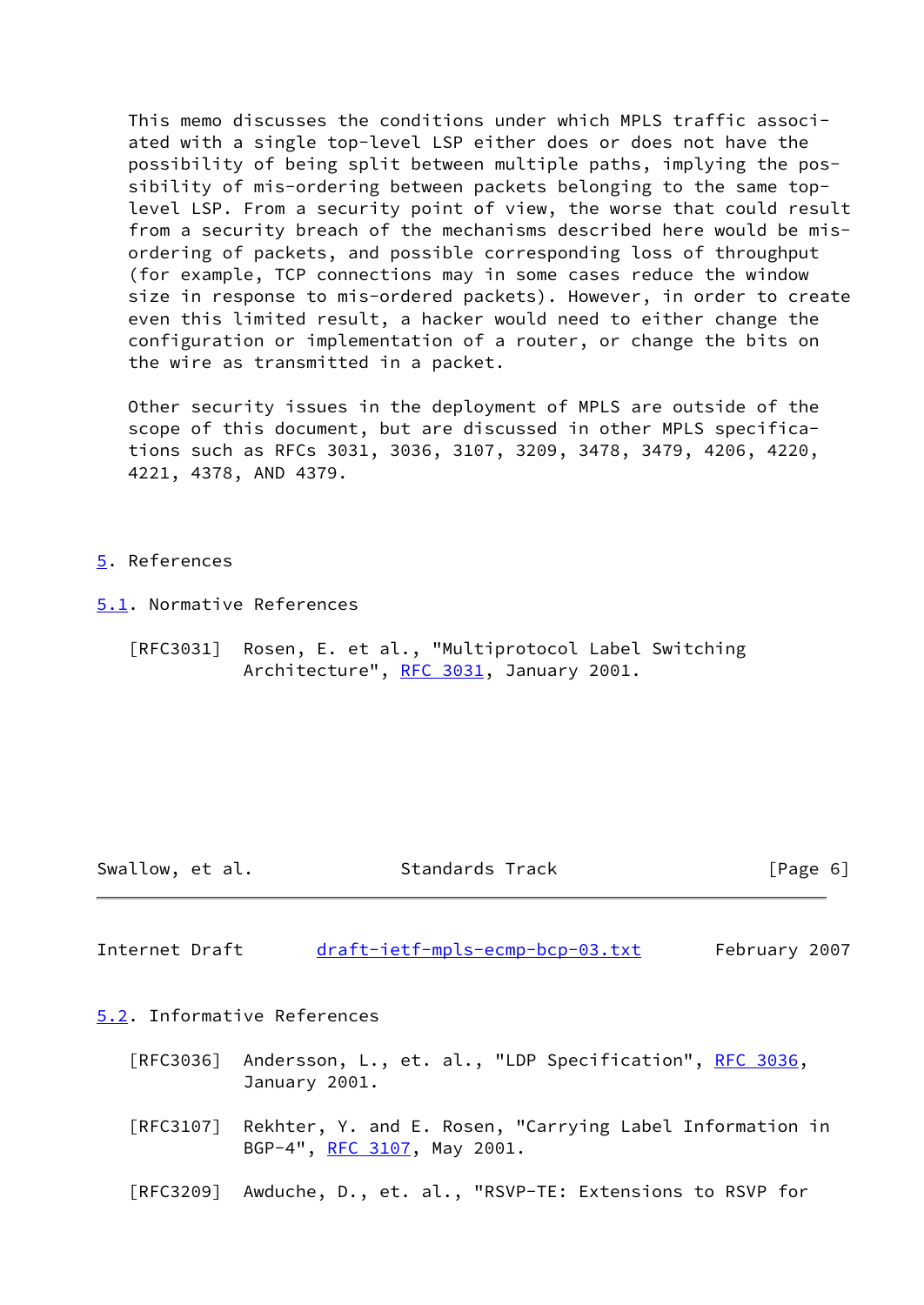LSP Tunnels", [RFC 3209](https://datatracker.ietf.org/doc/pdf/rfc3209), December 2001.

- [RFC3478] Leelanivas, M., et. al., "Graceful Restart Mechanism for Label Distribution Protocol", [RFC 3478](https://datatracker.ietf.org/doc/pdf/rfc3478), February 2003.
- [RFC3479] Farrel, A., "Fault Tolerance for the Label Distribution Protocol (LDP)", [RFC 3479,](https://datatracker.ietf.org/doc/pdf/rfc3479) February 2003.
- [RFC4206] Kompella, K. and Y. Rekhter, "Label Switched Paths (LSP) Hierarchy with Generalized Multi-Protocol Label Switching (GMPLS) Traffic Engineering (TE)", [RFC 4206](https://datatracker.ietf.org/doc/pdf/rfc4206), October 2005.
- [RFC4220] Dubuc, M., et. al., "Traffic Engineering Link Management Information Base", [RFC 4220](https://datatracker.ietf.org/doc/pdf/rfc4220), November 2005.
- [RFC4221] Nadeau, T., et. al., "Multiprotocol Label Switching (MPLS) Management Overview", [RFC 4221](https://datatracker.ietf.org/doc/pdf/rfc4221), November 2005.
- [RFC4378] Allan, D. and T. Nadeau, "A Framework for Multi-Protocol Label Switching (MPLS) Operations and Management (OAM)", [RFC 4378,](https://datatracker.ietf.org/doc/pdf/rfc4378) February 2006.
- [RFC4379] Kompella, K. and G. Swallow, "Detecting Multi-Protocol Label Switched (MPLS) Data Plane Failures", [RFC 4379,](https://datatracker.ietf.org/doc/pdf/rfc4379) February 2006.
- [RFC4385] Bryant, S., et. al., "Pseudowire Emulation Edge-to-Edge (PWE3) Control Word for Use over an MPLS PSN", [RFC 4385](https://datatracker.ietf.org/doc/pdf/rfc4385), February 2006.

Swallow, et al. Standards Track [Page 7]

<span id="page-7-1"></span>Internet Draft [draft-ietf-mpls-ecmp-bcp-03.txt](https://datatracker.ietf.org/doc/pdf/draft-ietf-mpls-ecmp-bcp-03.txt) February 2007

<span id="page-7-0"></span>[6](#page-7-0). Authors' Addresses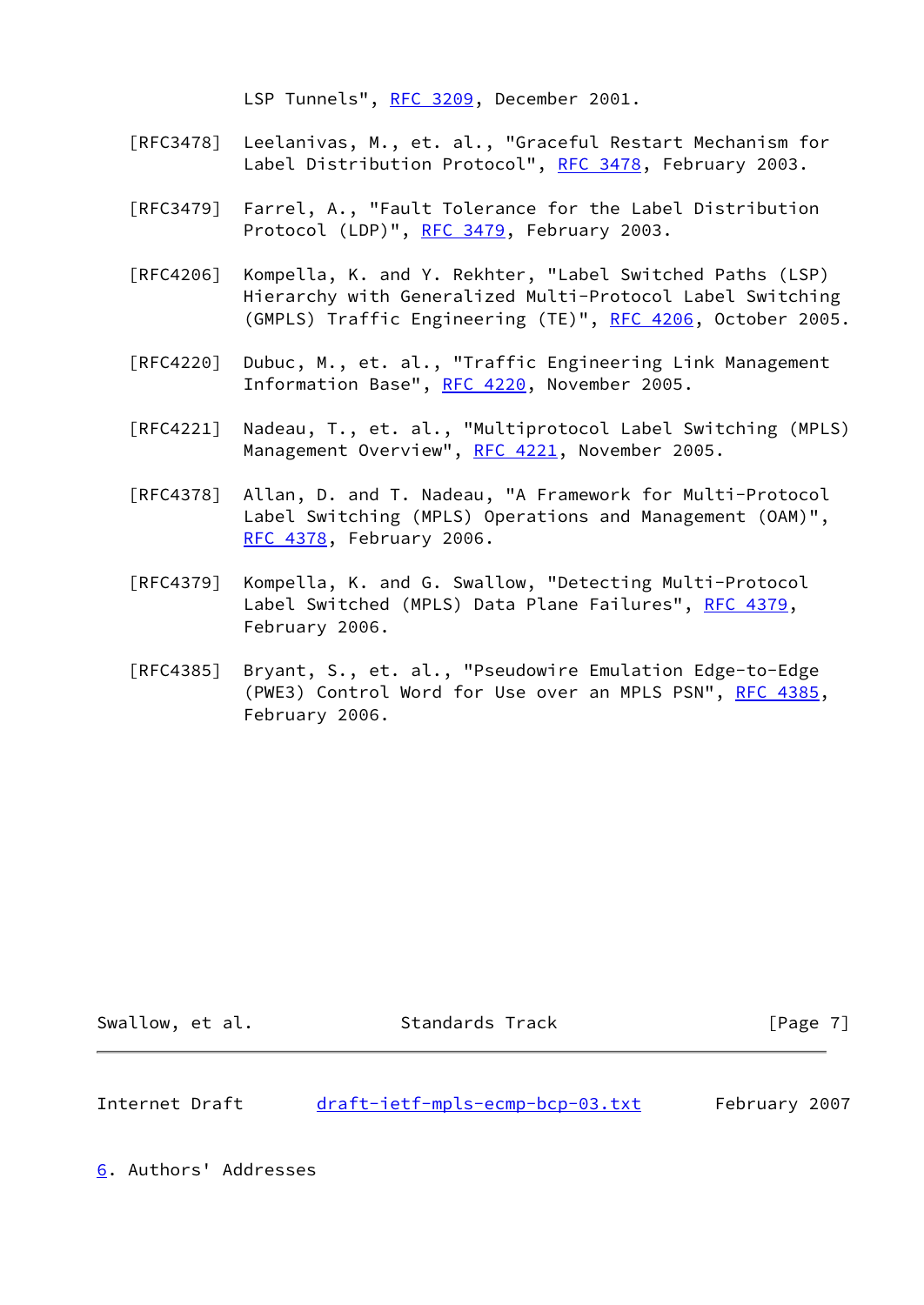Loa Andersson Acreo Email: loa@pi.se Stewart Bryant Cisco Systems 250, Longwater, Green Park, Reading, RG2 6GB, UK Email: stbryant@cisco.com George Swallow Cisco Systems, Inc. 1414 Massachusetts Ave Boxborough, MA 01719 Email: swallow@cisco.com

Intellectual Property

 The IETF takes no position regarding the validity or scope of any Intellectual Property Rights or other rights that might be claimed to pertain to the implementation or use of the technology described in this document or the extent to which any license under such rights might or might not be available; nor does it represent that it has made any independent effort to identify any such rights. Information on the procedures with respect to rights in RFC documents can be found in [BCP 78](https://datatracker.ietf.org/doc/pdf/bcp78) and [BCP 79](https://datatracker.ietf.org/doc/pdf/bcp79).

 Copies of IPR disclosures made to the IETF Secretariat and any assur ances of licenses to be made available, or the result of an attempt made to obtain a general license or permission for the use of such proprietary rights by implementers or users of this specification can be obtained from the IETF on-line IPR repository at <http://www.ietf.org/ipr>.

 The IETF invites any interested party to bring to its attention any copyrights, patents or patent applications, or other proprietary rights that may cover technology that may be required to implement this standard. Please address the information to the IETF at ietf-

Swallow, et al. Standards Track [Page 8]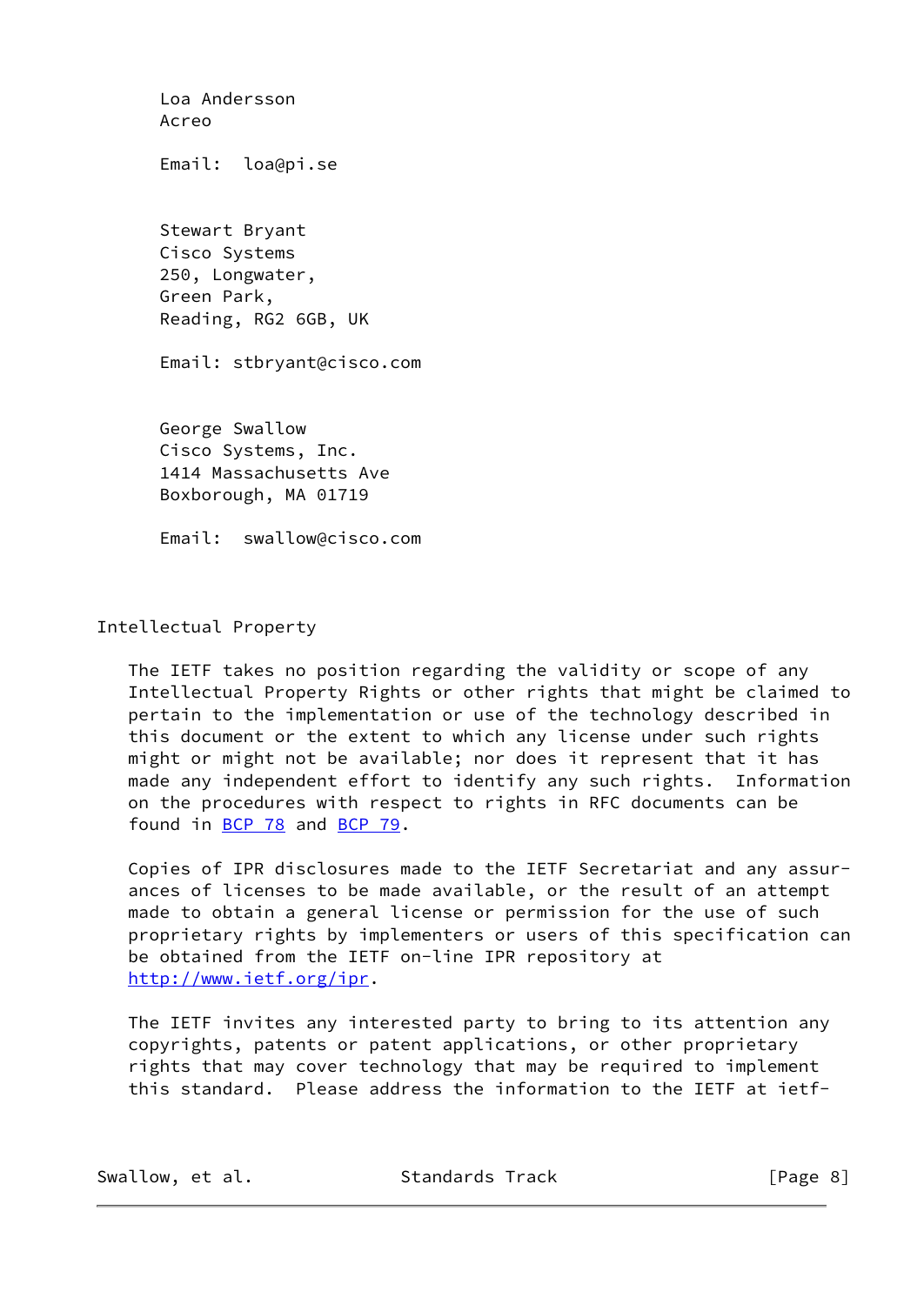ipr@ietf.org.

Full Copyright Notice

 Copyright (C) The IETF Trust (2007). This document is subject to the rights, licenses and restrictions contained in [BCP 78](https://datatracker.ietf.org/doc/pdf/bcp78), and except as set forth therein, the authors retain all their rights.

 This document and the information contained herein are provided on an "AS IS" basis and THE CONTRIBUTOR, THE ORGANIZATION HE/SHE REPRESENTS OR IS SPONSORED BY (IF ANY), THE INTERNET SOCIETY, THE IETF TRUST AND THE INTERNET ENGINEERING TASK FORCE DISCLAIM ALL WARRANTIES, EXPRESS OR IMPLIED, INCLUDING BUT NOT LIMITED TO ANY WARRANTY THAT THE USE OF THE INFORMATION HEREIN WILL NOT INFRINGE ANY RIGHTS OR ANY IMPLIED WARRANTIES OF MERCHANTABILITY OR FITNESS FOR A PARTICULAR PURPOSE.